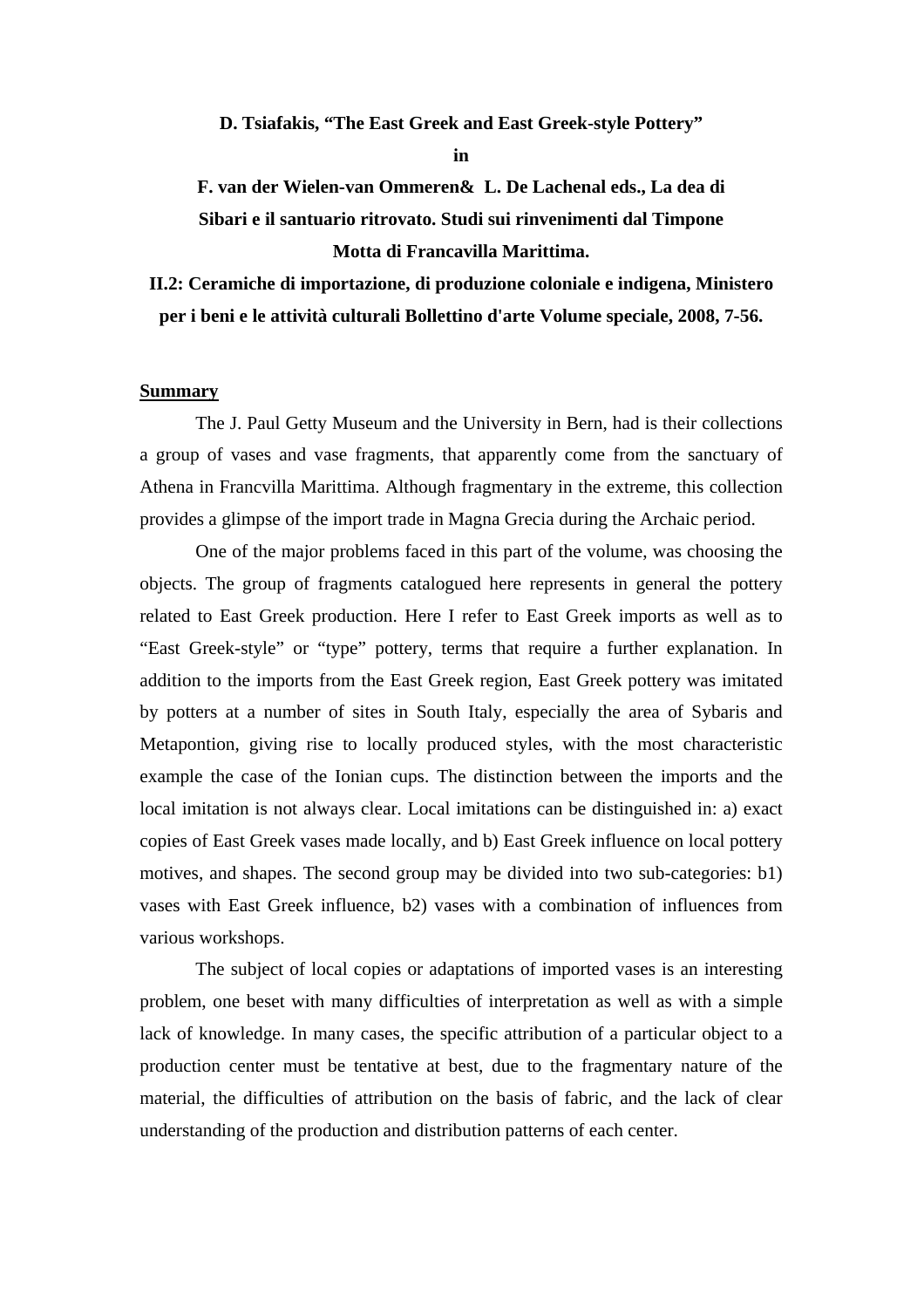Despite these inherent weaknesses and taken under consideration all the above, it was decided to publish the following fragments in this part of the catalogue. By far the greatest percentage of fragments can be classified as East Greek or derived from East Greek prototypes. A conservative approach has been taken, grouping the material into broad categories representing well-known types produced in East Greek region. It is certain that many of our objects are imports on the evidence of their fabric and the close similarity in the details of shape and decoration with vessels found in the East Greek region. Others, however, should be seen as local products, with 'local' meaning the broader area of Magna Grecia. Their distinction is not clear and to insist on the identification of their origin in the majority of cases would be premature. Scientific analysis may clarify the situation and resolve the problem in the future. Therefore in the current stage of knowledge, it was chosen in presenting the group below as "East Greek" and "East Greek-style".

Although the material in this group is sporadic and therefore cannot be considered representative, the quantity of the East Greek pottery is relatively small comparatively to the Corinthian vases of the group. Worth of note is that similar percentage appears to the excavated material from the site. The largest group among our East Greek and East Greek-style fragments belong to the type of the 'Ionian cup'. Significant is also the number of the plastic vases followed by the gray wares. The 'Wild goat' group and the late Geometric oinochoai occur in smaller quantities, while the presence of the 'bird bowls' and Chian pottery is very limited. Of interest is the extreme rarity of decorated East Greek pottery -decorated, that is, more than simple bands of paint. With the exception of the graves, where "Ionian cups" or "Ionian type cups" are found in large quantities, the East Greek material is limited in the area of the sanctuary in Timpone della Motta. It is worth of note that most of the East Greek findings come from the deposits. For a number of reasons related to the categories of pottery, date, and joining pieces -all explained further below-, there is no doubt that the majority of the material in this chapter comes from the area of Francavilla Marittima. There is also a strong probability based on joining pieces as well as on the similarity of the material that the majority of the pieces in our group come from 'Stipe I'.

The earliest in date fragments of our group belong to late Geometric oinochoai dated in the late  $8<sup>th</sup>$  – early  $7<sup>th</sup>$  c. B.C. The latest East Greek wares presented here, date in the second half of the sixth century B.C. A similar chronological range occurs